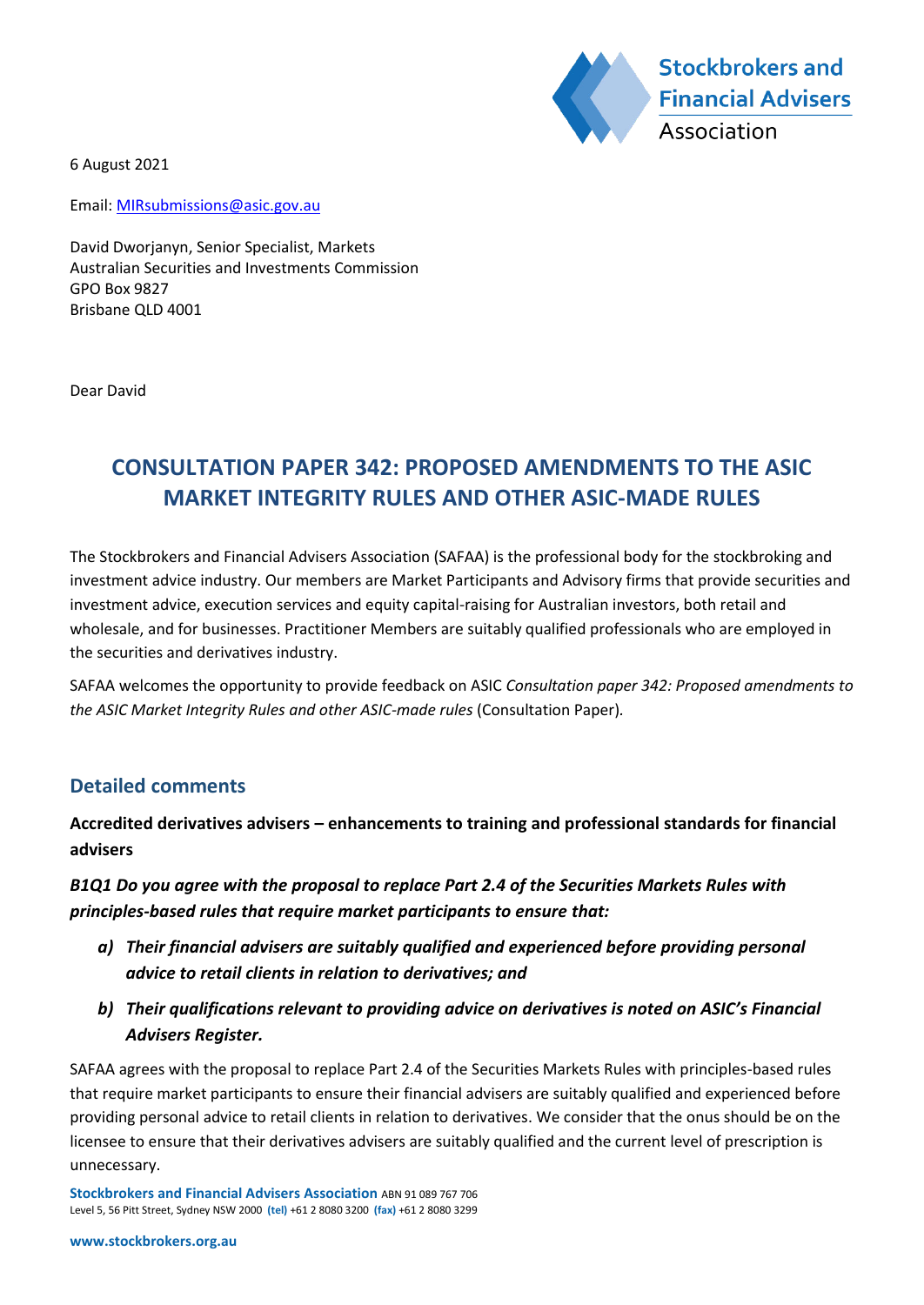As regards registration of advisers' derivatives qualifications, from a practical perspective our members don't find the ASIC MECs to be particularly user-friendly and they consider that from that perspective the FAR would be a more convenient location for advisers' educational qualifications.

However, we make the following additional points that we consider ASIC will need to take into account when implementing any change to the current accreditation regime.

#### **Not all accredited derivatives advisers are financial advisers**

The relevant Securities Markets Rules do not use the term 'financial adviser' or refer to the Financial Adviser Register (FAR). While many accredited derivatives advisers are on the FAR, not all are. Some advisers provide general advice to retail clients in relation to derivatives. We therefore disagree with ASIC's statement that '*arguably, general advice should not be given in relation to derivatives*.' ASIC will need to ensure that any changes to the rules do not overlook the fact that not all derivatives advisers fall under the Financial Adviser or FASEA regime in that they provide general not personal advice. As currently drafted there is no provision for this category of adviser in the proposed rules.

Back office, compliance staff and DTRs also obtain the Accredited Derivatives Adviser (ADA) qualifications to obtain the level of product knowledge necessary to carry out their operational, supervisory and monitoring roles. These staff members are not financial advisers and are not on the FAR. It is important for our members that these staff are able to continue to obtain ADA qualifications. Our view is that a register for the category of person who is ADA qualified but not providing personal advice needs to be maintained.

We recommend that ASIC engage with ASX and SAFAA on this issue as we consider that it would make sense for SAFAA to maintain a register of people who have gained ADA 1 and 2 accreditation. We currently maintain a National Register for DTR accreditations, and have done so since January 2012. We are of the view that we have proved to not only maintain high standards by offering DTR accreditation, once it was no longer mandated by ASIC, but also to maintain a register that is utilised by the industry in an ongoing fashion. In light of our experience with the DTR register, we recommend we maintain the register for persons who are not on the FAR.

### **The role of SAFAA in setting professional standards and training**

We agree with ASIC that there is a risk that some participants may fail to introduce adequate arrangements for ensuring their derivatives advisers are suitably trained, potentially resulting in a fall in standards among those derivative advisers. That is why the availability of well-established industry courses is so important for the education and training of derivatives advisers.

SAFAA plays an important role in providing industry education and training. While SAFAA is not a Registered Training Organisation, we have successfully provided industry education across a number of areas for many years, in particular, training required by the Securitites Markets Rules. SAFAA has offered the ADA level 1 and 2 courses to practitioner members and employees of principal member firms for over 10 years in conjunction with RTO partners as the training provider. **1**

The course materials have been developed by industry experts who also assess the assignment and exams. Ninety candidates have enrolled in either the ADA 1 and ADA 2 course over the last two years.In light of ASIC's proposal to amend the Securities Markets Rules as proposed, SAFAA intends to continue to offer the ADA 1 and

**<sup>1</sup>** SAFAA is currently transitioning from partnership with one training provider to another.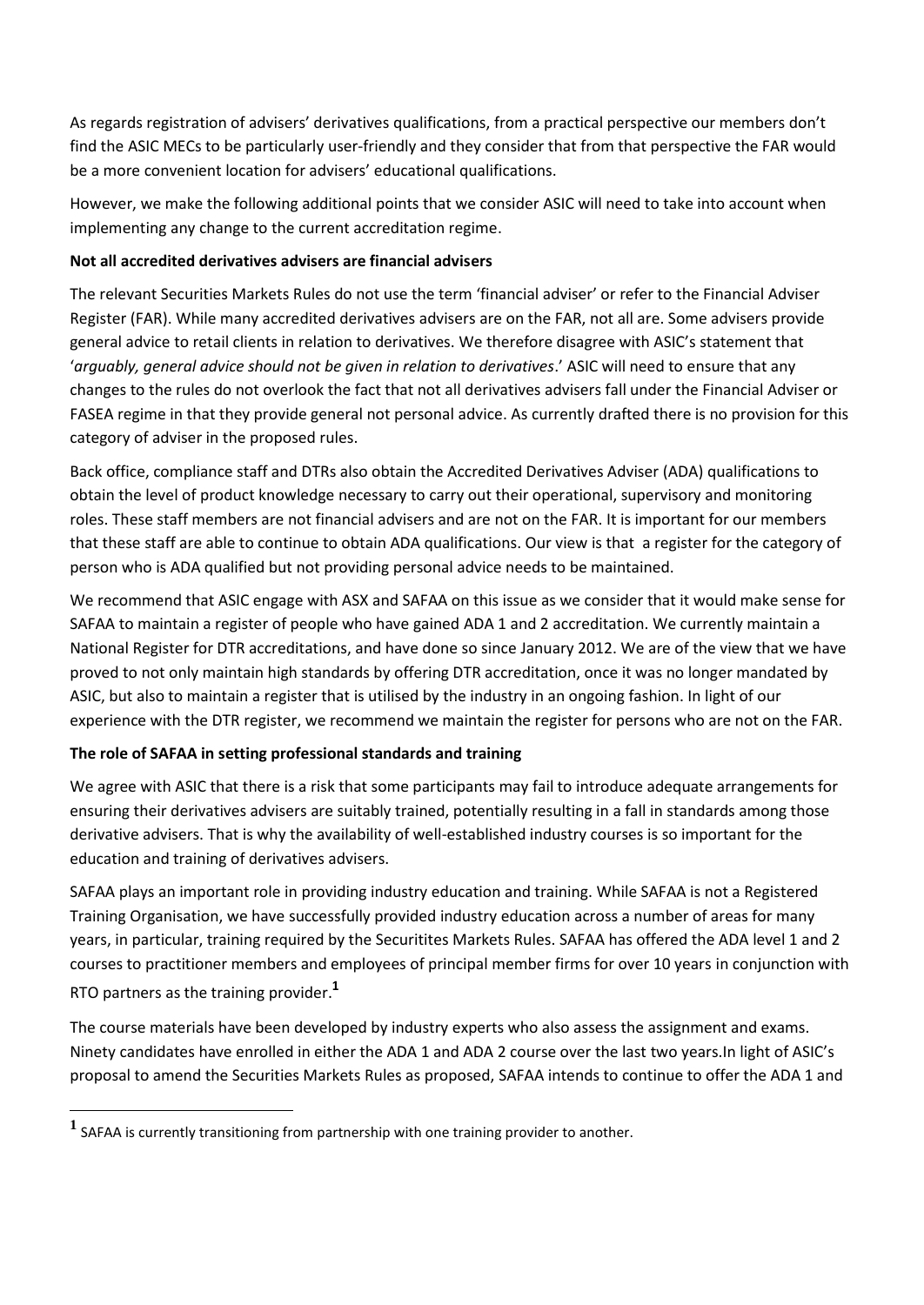2 courses as part of our role in setting professional standards and training. SAFAA's ADA 1 and 2 courses are highly regarded by the industry. The ASX offers scholarships for advisers to undertake SAFAA's ADA 1 and ADA 2 courses as it considers that competition for the courses helps advisers expand their knowledge and understanding of derivative products.

As an example of how industry standards continue to be maintained after ASIC no longer mandates training in a certain area, SAFAA also provides DTR accreditation to enable trading participants to satisfy Securities Markets Rule 2.5.5 (c) concerning the knowledge of its operators and maintains the National DTR Register on behalf of the industry. Again, the course and exam are prepared by industry experts (DTR governors) who are members of the SAFAA DTR working group. The DTR governors work to maintain industry standards. They conduct the oral exam of DTR candidates and meet at least twice a year to discuss matters of importance to the industry. Over the last two financial years, 114 candidates have successfully sat and passed the SAFAA DTR exam.

SAFAA therefore is of the view that ADA 1 and ADA 2 courses can be provided by the industry, licensees can continue to ensure their staff are suitably trained and standards of training will not decline.

# *B1Q2 What regulatory benefit, if any, do you believe would arise from maintaining (in the Securities Markets Rules) a separate set of training and qualification obligations for financial advisers who provide personal advice to retail clients in relation to derivatives – beyond what is already provided for in the FA standards, s912A (1) ( e) to (f) of the Corporations Act and RG 146? In your response, please give detailed reasons for your answer.*

SAFAA considers that there is a regulatory benefit to maintaining in the Securities Markets Rules a separate set of training and qualifications for derivatives product advice to retail clients beyond the general licensee oblgiations. Derivatives are a high-risk product and are governed by amongst other things, provisions of the ASX Clear Operating Rules. By way of example, ASX Clear Operating Rules (paragraph 5.3 of Schedule 5) require a client wishing to trade in derivatives to acknowledge that:

- they have read and understood the terms of the derivatives client agreement;
- dealing in derivatives incurs a risk of loss as well as a potential for profit; and
- they have given consideration to its objectives, financial situation and needs and formed the opinion that dealing in derivatives is suitable for their purposes.

We consider that appropriate arrangements that ensure derivatives advisers are adequately trained are important for retail client protection. We are of the view that the training and qualifications can continue to be provided by SAFAA, the industry body.

# *B1Q3 What cost savings do you believe would arise from this proposal (e.g. savings resulting from the removal of procedural elements such as submitting new accreditation applications,reaccreditation applications, renewals and other related notifications)? Please provide an estimate of future cost savings.*

As a general comment, SAFAA's view is that removal of administrative 'red tape' is welcomed by the industry. Those seeking accreditation and their licensees would continue to enrol, sit exams and be issued with accreditation certificates by SAFAA, but there would not be the additional compliance obligations of seeking accreditation from ASIC.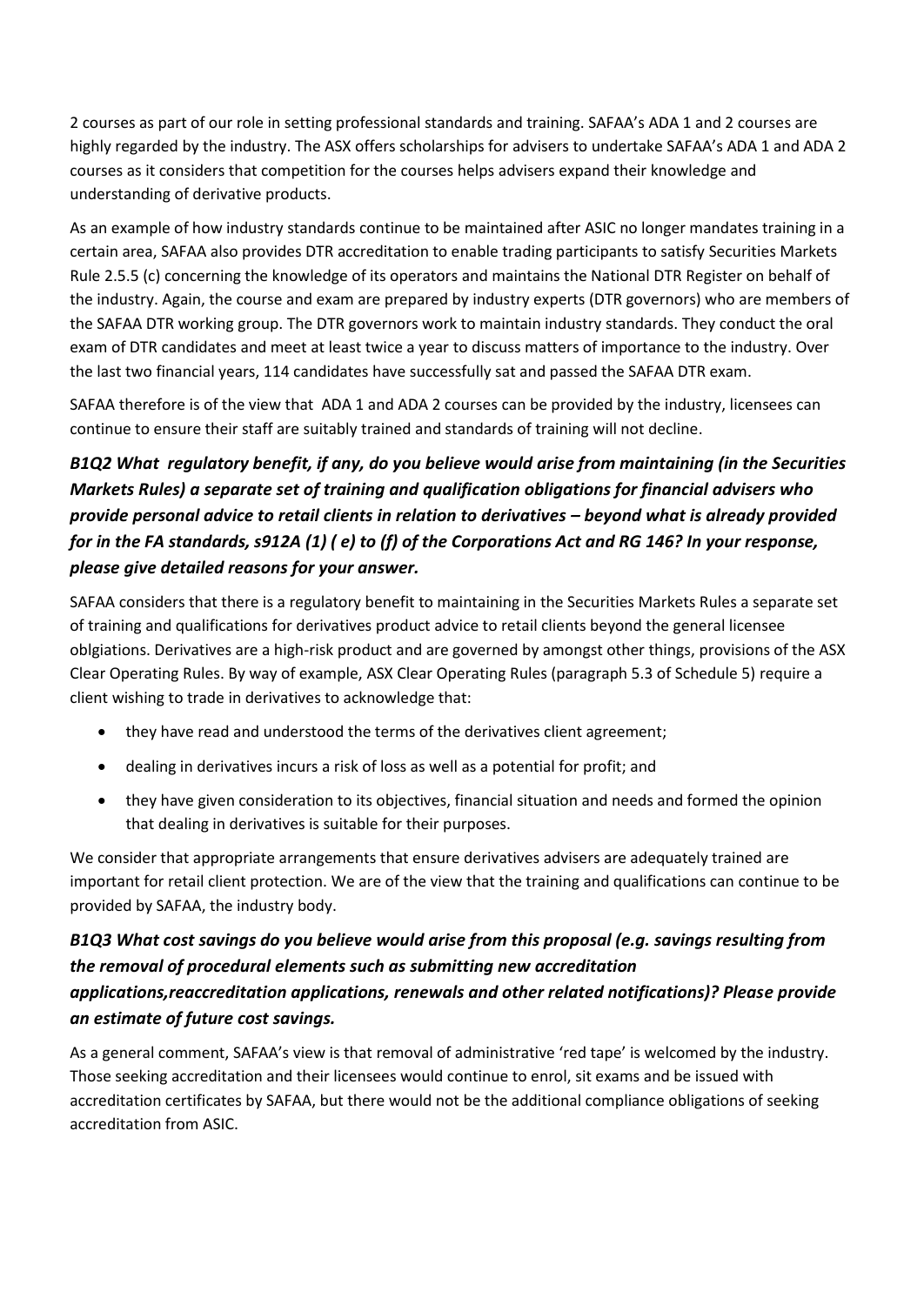# *B1Q4 Do you think the additional training and qualification obligations should be expanded to include other complex product classes traded on a licensed market (e.g. hybrids)? Please give detailed reasons for your answer.*

We consider that additional training and qualification obligations should be expanded to product classes with unlimited loss profiles such as Contracts For Difference.

### *B1Q5 Do you consider that it would be preferable for ASIC to repeal Part 2.4 in its entirety and not rely solely on the Corporations Act in the regulation of these matters?*

No. Please see our answer to question B1Q2.

### **Pre-trade transparency exception – trades with price improvement**

*B2Q1 Do you agree with our proposal to amend Rule 6.2.3 of the Securities Market Rules to clarify that a trade with price improvement:*

- *a) Cannot include orders from more than one client on both sides of the transaction (i.e. it will be possible to have one client to one client or one client to multiple clients); and*
- *b) Where the participant is acting as 'principal', there cannot be multiple parties on both sides of the transaction (i.e. it will be possible to have multiple clients to principal or one client to principal aggregated with one or more clients).*

### *B2Q2 Do you consider the proposal will alleviate any uncertainty participants have about how this exception applies to aggregated orders?*

While we support proposals that will improve transparency, our members require more clarification on the detail of the proposal and its context as well as an example before we can respond fully to this part of the Consultation Paper.

### **Confirmation to non-retail clients – Derivatives market contracts**

*B3Q1 Do you agree with our proposal to amend Rule 3.4.3 of the Securities Markets Rule to provide that a market participant is not required to give the notifications required by Rule 3.4.3 (1) (b) if the market transaction is in respect of a financial product which is a derivatives market contract?*

*B3Q2 Have changes in market liquidity, alternative trading venues or product innovation made the notification in Rule 3.4.3(1)(b) necessary?*

*B3Q3 Are you able to point to any information asymmetry or other issues that have become evident during the time that the waivers from providing the information in Rule 3.4.3(1)(b) have been in place?*

*B3Q4 If we do not proceed with the proposal, will you be in a position to comply with Rule 3.4.3 when the class waiver expires? If not, what are the estimated compliance costs(both one-off and ongoing), costs of any IT build and lead time for you to be able to comply with the rule?*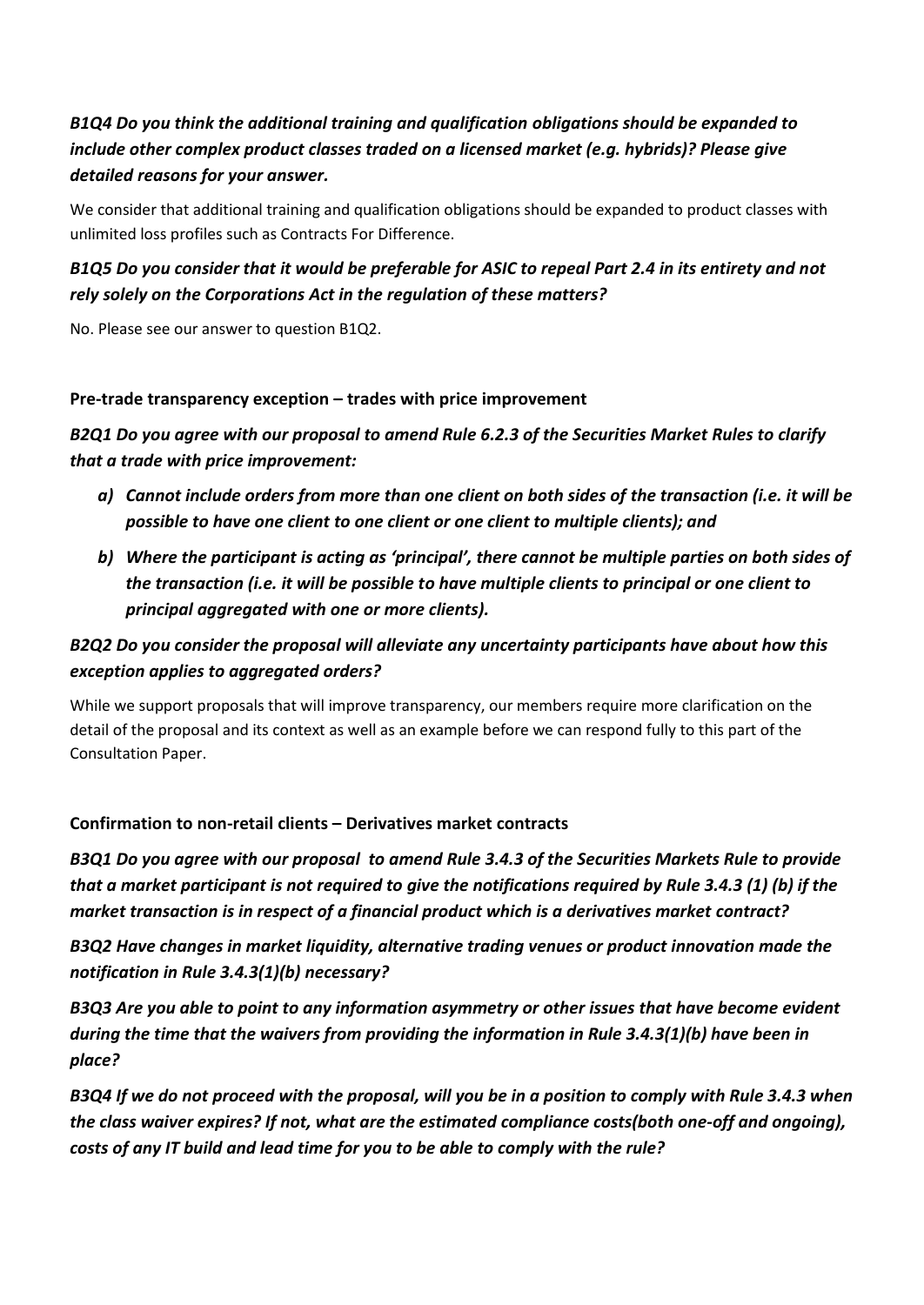SAFAA agrees with the proposal to make permanent the effect of ASIC Market Integrity Rules (Securities Markets) Class Waiver 2018/303 and is not aware of any reason why the proposal should not proceed. Accordingly, we have not sought feedback from our members on whether they would be in a position to comply with Rule 3.4.3 if the class waiver is not made permanent.

### **Regulatory data reporting – Intermediary ID**

*B4Q1 Do you agree with our proposal to amend Rule 7.4.4 of the Securities Markets Rules to clarify that intermediary ID data is required for all orders and transactions:*

- *a) Submitted by the AFS licence holder as intermediary for the underlying client; and*
- *b) If there is an arrangement in place under which the AFS licences holder is permitted to submit trading messages in to the market participant's system as intermediary for its own clients.*

### *B4Q2 Do you consider that the proposal will remove any existing uncertainty that participants have about when the intermediary ID is required?*

Our members report there has been confusion in the market for some time on the requirement for intermediary ID data and this has given rise to different practices. SAFAA agrees with the proposed amendment and hopes this provides the market with clarity.

### **Amending the Futures Markets Rules**

We note that the proposed new Rules will:

- substitute the prohibition on employment with the 'good fame and character' requirement already in place for securities markets participants
- extend the suspicious activity reporting obligation currently in place for participants of securities markets to futures market participants
- remove legacy rules requiring authorisations to be in writing that are more appropriate for the traditional 'open outcry' system.

SAFAA is supportive of rule changes that improve consistency between markets and remove red tape.

### **Merits review of ASIC decisions under the Securities and Futures Markets Rules**

SAFAA welcomes the proposed introduction of merits review of ASIC decisions that we hope will improve procedural fairness.

#### **Amending ASIC-made rules – power to grant waivers**

SAFAA is supportive of the proposed amendments that clarify ASIC's power to grant waivers and remove the superseded penalty provisions. We consider that these changes will update and improve the rules and make then easier to understand.